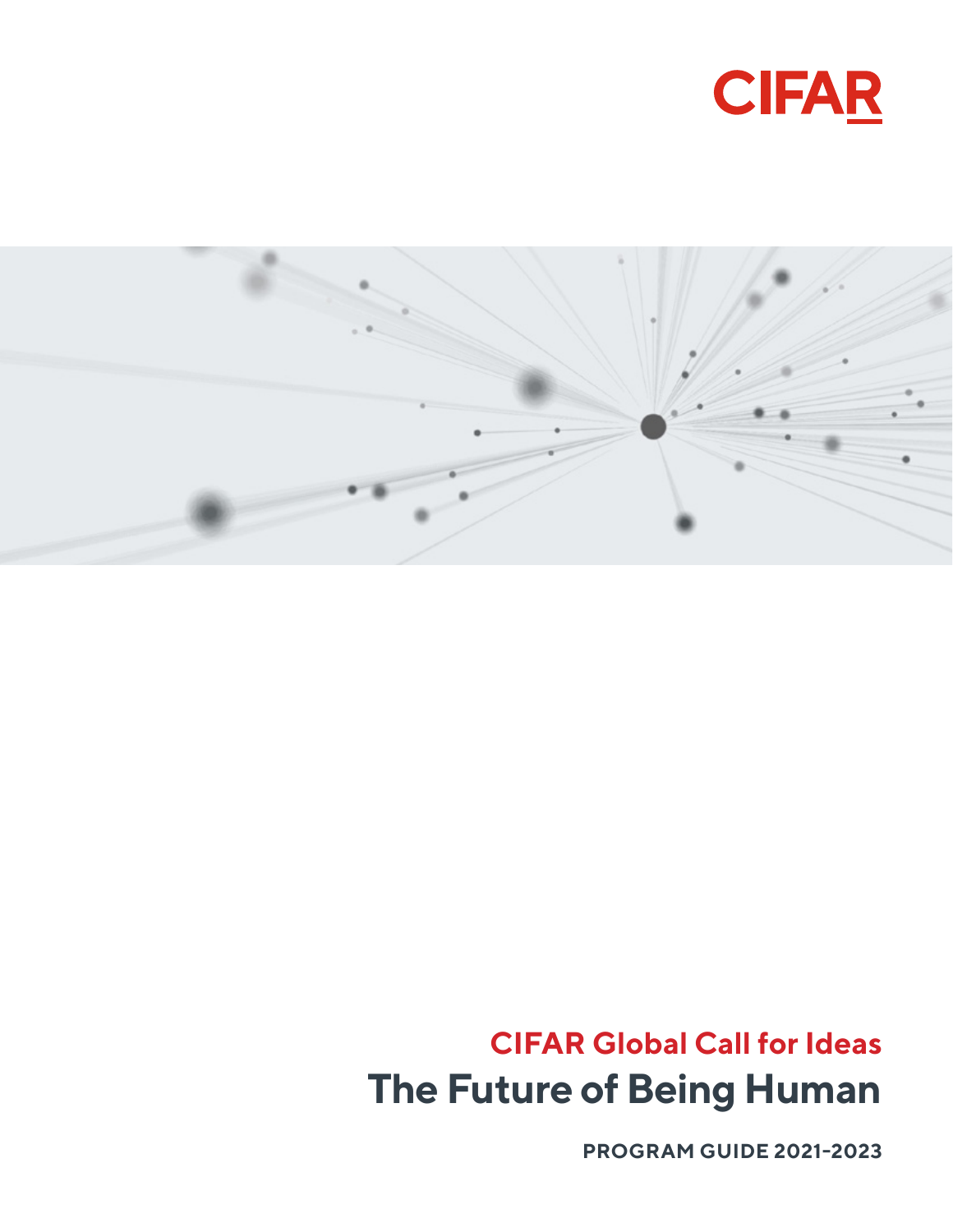CIFAR is a Canadian-based global research organization that convenes extraordinary minds to address the most important questions facing science and humanity.

By supporting long-term interdisciplinary collaboration, CIFAR provides researchers with an unparalleled environment of trust, transparency and knowledge sharing. Our time-tested model inspires new directions of inquiry, accelerates discovery and yields breakthroughs across borders and academic disciplines. Through knowledge mobilization, we are catalysts for change in industry, government and society. CIFAR's community of fellows includes 20 Nobel laureates and more than 400 researchers from 20 countries. In 2017, the Government of Canada appointed CIFAR to develop and lead the Pan-Canadian Artificial Intelligence Strategy, the world's first national AI strategy.

CIFAR is supported by the governments of Canada, Alberta, Ontario, and Quebec as well as international partner organizations, individuals, foundations and corporations.

### **CIFAR GLOBAL CALL FOR IDEAS**

CIFAR invites the global research community to submit proposals for new programs that address complex, fundamental questions of importance to the world. Ideas must be novel, bold, and potentially transformative to warrant the creation of a sustained, interdisciplinary, and collaborative research program.

**Deadline for Registrations: August 17, 2021 11:59PM (PST)**

#### **TABLE OF CONTENTS**

- **1 Introduction**
- **2 Current Opportunity**
- **3 Criteria for Selection**
- **4 Assessment Process**
- **5 Further Information**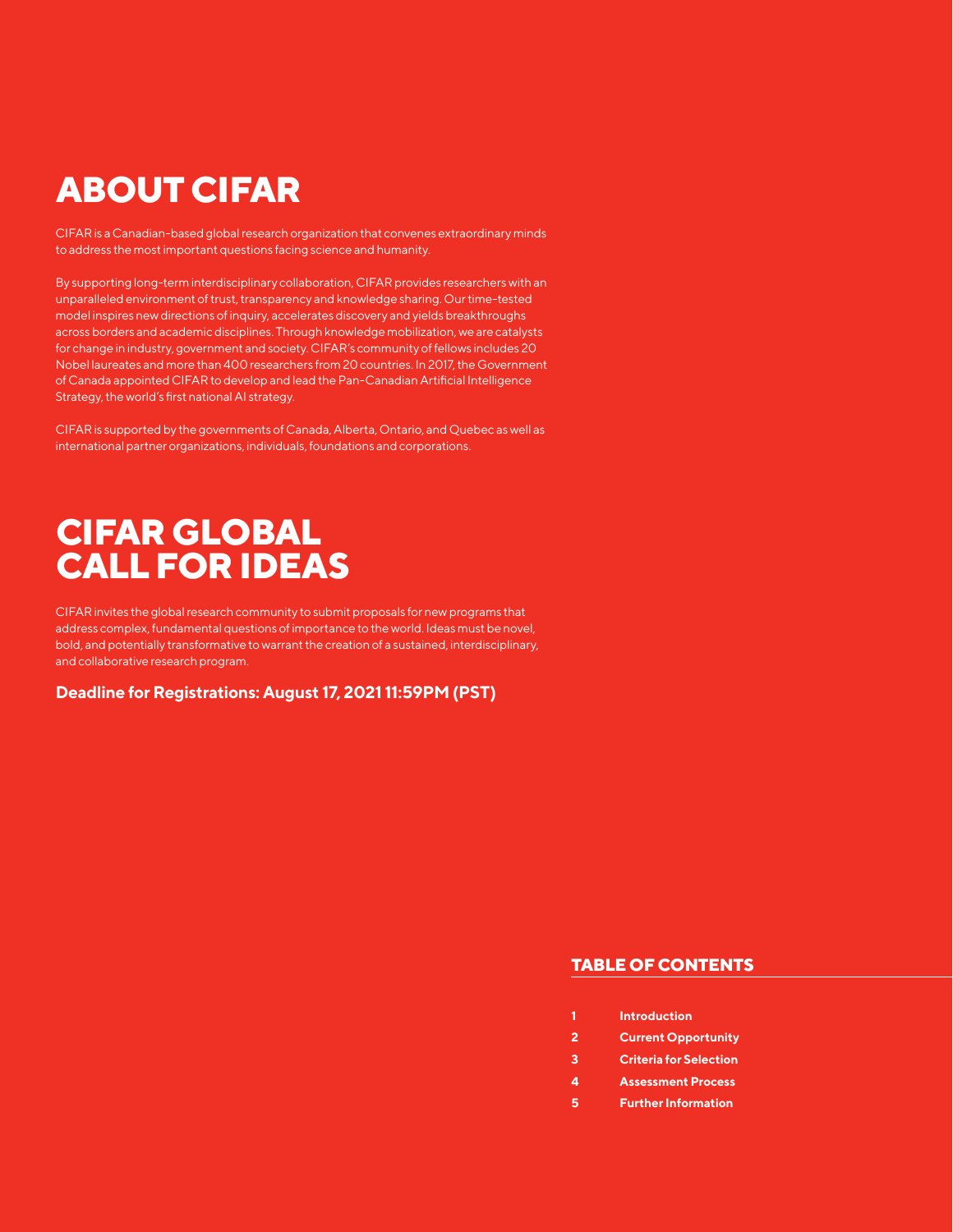### **INTRODUCTION**

Building on our experience as a convenor of global research networks, CIFAR challenges the international research community to identify questions of importance under the theme of **The Future of Being Human**. We invite proposals that ask new questions about our complex emerging world, where the issues under study are entangled and dynamic. The proposals should confront challenging problems that necessitate a diverse team incorporating multiple disciplines (potentially spanning the humanities, social sciences, arts, physical sciences, and life sciences) to engage in a sustained dialogue to develop new insights, and change the conversation on **The Future of Being Human**.

CIFAR is a Canadian-based global research organization that convenes extraordinary minds to address the most important questions facing science and humanity. For almost 40 years, CIFAR has focused on bringing the best minds together to address complex challenges of importance to the world. Since its inception in 1982, CIFAR has had a significant impact on the way the world understands critical issues such as the Earth's evolution, social identity and well-being, early child and brain development, artificial intelligence, building stronger societies, genetic networks, and many others. CIFAR takes a long-term view and supports leading-edge research with the potential for global impact.

CIFAR's collaborative approach and support of research is unique, focusing on challenges that transcend disciplinary boundaries and geographic borders. CIFAR supports sustained collaborations between Canadian and international researchers to address global problems, open new fields of inquiry, and accelerate the creation and mobilization of knowledge that address these challenges.

Through building long-term, interdisciplinary, global communities, we provide the world's top researchers with an unparalleled environment of trust, transparency and knowledge sharing for interdisciplinary collaboration. Our time-tested model inspires new directions of inquiry, creating a culture of risk-taking, accelerating discovery, and yielding breakthroughs across borders and academic disciplines. Through knowledge mobilization, we are catalysts for change in industry, government and society.

Currently, our community includes more than 400 researchers from 161 institutions in 18 countries. Our fellows, chairs, scholars, and advisors are among

the most highly cited researchers in the world. Twenty Nobel Prizes have been awarded to CIFARaffiliated researchers.

CIFAR is not a traditional funder of research; we are a convener of researchers. We support synergy and collaborative investigation into complex challenges through sustained interactions between researchers. Through 5-year, renewable program terms, CIFAR provides flexible research support for fellows and supports face-to-face interaction between program fellows, guests, and early-career researchers and trainees.

CIFAR recognizes that bringing together individuals from multiple backgrounds, perspectives and experiences is integral to advancing excellence and increasing the impact of our organization. We strive to create an environment that will give our diverse global community of researchers the support to successfully address the most important questions facing science and humanity. Ensuring that every person feels valued and welcome, regardless of age, education, sexual orientation, gender expression and identity, parental status/responsibility, immigration status, Indigenous status, religion, disability, language, race, place of origin, ethnicity, culture, socio-economic status, and other attributes is vital to achieving our mission. We strongly encourage applications from members of society who face systemic barriers and biases, including, but not limited to, women, Indigenous persons, members of visible minority/racialized communities, 2SLGBTQ+ persons, members of marginalized gender identity communities, and persons with disabilities.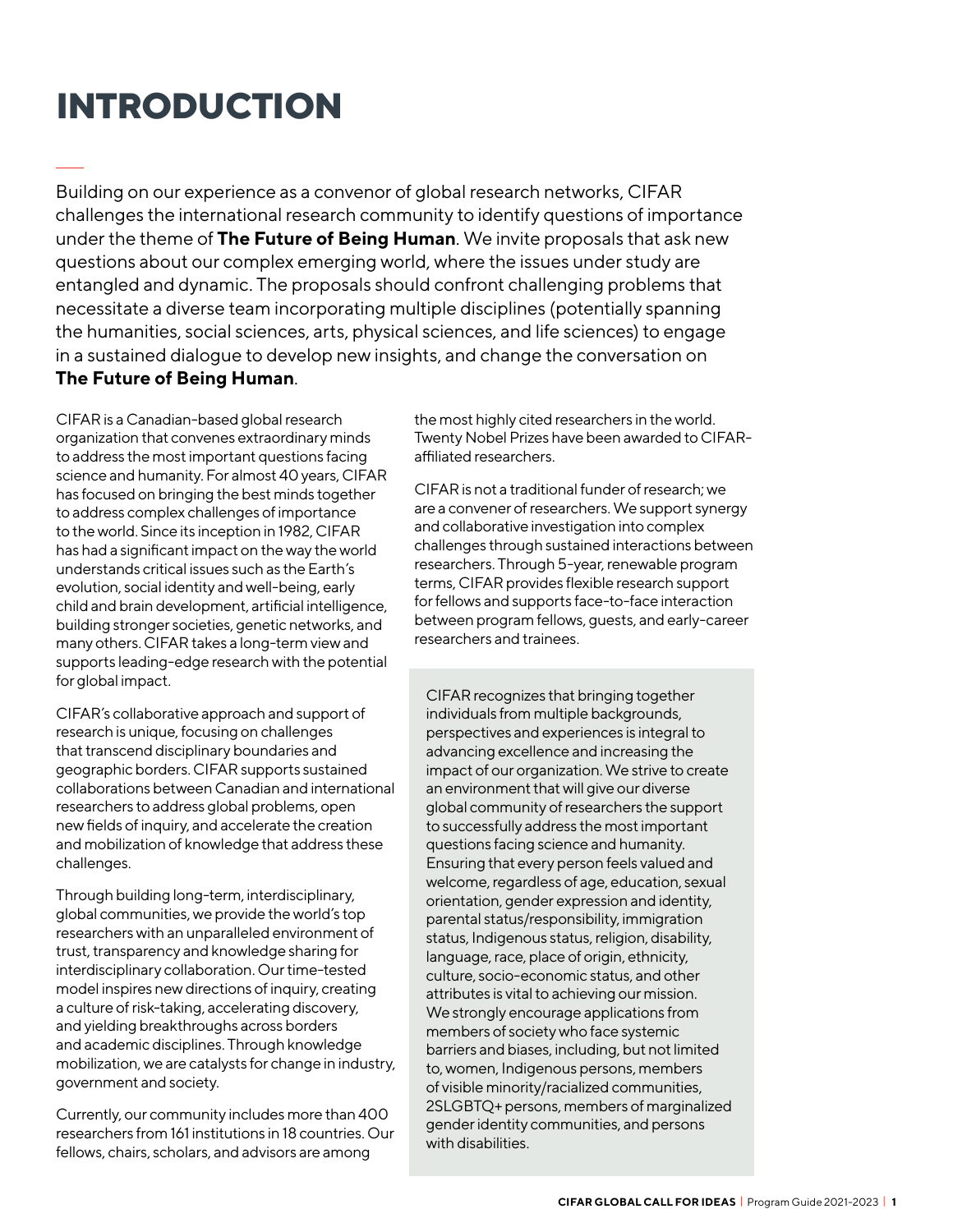### **CURRENT OPPORTUNITY**

### **The Future of Being Human**

How our increasingly interconnected lives shape how we live, the choices we make, and the unanticipated consequences of each.

The pandemic has revealed cracks in a world that was already experiencing multiple crises. It has highlighted deep societal fault lines, and exacerbated inequalities within and between countries, while leading to the retrenchment of multilateralism, the thickening of borders, and revealing the precariousness of a tightly coupled and interconnected global system. At the same time, it has galvanized international scientific cooperation and spurred scientific and technological progress. It has also made us rethink our ethical responsibilities for future generations, norms, and terms of accountability. Humans are at an inflection point. Radical new ways of thinking, coupled with an openness to action, are giving rise to a sense of both optimism and urgency, with a clear emphasis on the role of science for a better future.

This increasingly complex and dynamic environment raises fundamental questions about the opportunities and limits of being human. Profound and rapid advances in technologies that enhance our human capacities, such as gene editing, algorithms for improving decision making, and surveillance, have far outpaced our understanding of how to develop, use, and govern them responsibly. New methods and tools augmented by exponentially-growing computational power are opening new areas of enquiry not previously possible. The scale and scope of available data is staggering and still growing; while at the same time, public trust in the traditional institutions gathering and analyzing these data is eroding. Looking into the future, this situation forces us to think differently about how we govern, communicate and interact, and to re-evaluate what the essential qualities are that make us human.

For CIFAR's next Global Call for Ideas, we are soliciting proposals related to **The Future of Being Human**, exploring in the long term the intersection of humans, science and technology, social and cultural systems, and our environment. Our understanding of the natural world around us, and new insights into individual and societal behaviour, have the potential to provide enormous benefits to humanity and the planet. We invite bold proposals that ask new questions about our complex emerging world, where the issues under study are entangled and dynamic. We are confronting challenging problems that necessitate a diverse team incorporating multiple disciplines (potentially spanning the humanities, social sciences, arts, physical sciences, and life sciences) to engage in a sustained dialogue to develop new insights, and change the conversation on important questions facing science and humanity.

CIFAR is committed to supporting research programs that break new intellectual ground and address high risk questions of global importance. Our current portfolio of 12 global research programs asks fundamental questions that require interdisciplinary dialogue to solve, ranging from Humans & the Microbiome (how do the microbes that live in and on us affect our health, development, evolution, and behaviour?) to Quantum Materials (how could quantum materials transform our society?). CIFAR's Global Call for Ideas invites diverse teams of researchers to re-envision the profoundly complex society in which we live.

Unbounded by the borders of nationality, discipline or question, CIFAR has been supporting high-risk interdisciplinary research on the world's most intractable problems since 1982. Our understanding of the importance of the early years in a child's successful trajectory throughout life, the development of deep learning artificial intelligence, the importance of social cohesion and social interactions in societal and individual well being, and some of the earliest work on quantum computing and quantum information, all emerged from CIFAR programs. **The Future of Being Human** is our next challenge.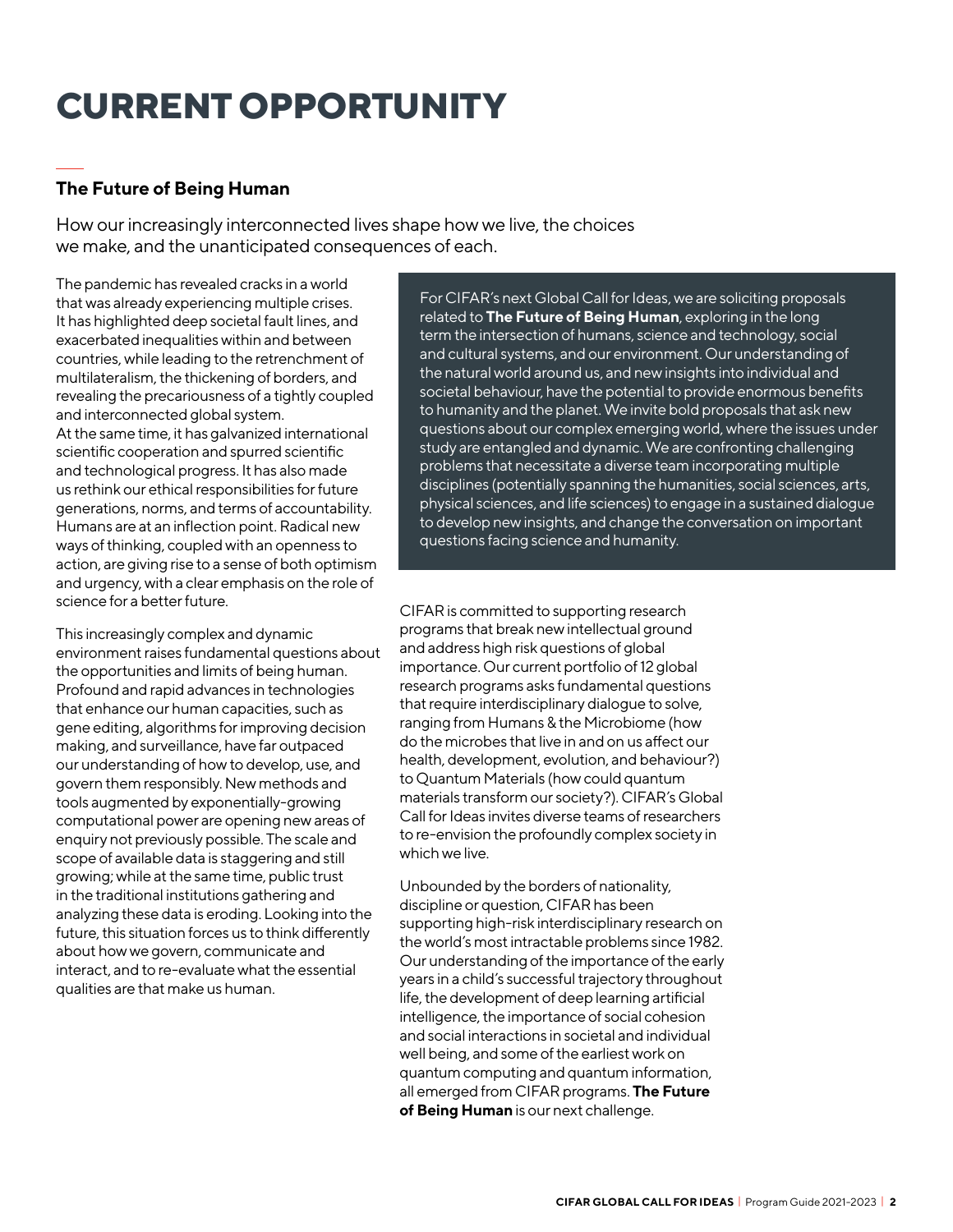### **OVERVIEW OF THE PROCESS**

The CIFAR Global Call for Ideas is open to researchers from around the world. A three-stage process will be used to identify the most promising proposals.

#### **STAGE I: REGISTRATION**

CIFAR is looking for novel ideas to form the basis of new CIFAR programs that address complex, fundamental research challenges of importance to the world. These ideas must require sustained, deep collaboration within an international, truly interdisciplinary research network. The ideas should be ambitious enough to sustain the active engagement of outstanding investigators for at least five years and should also have a longer-term vision.

The Registration stage is the first opportunity for applicants to describe their ideas related to the theme, **The Future of Being Human**. Teams should use the registration to indicate their familiarity with the CIFAR model and what additional disciplinary perspectives are necessary to tackle the proposed complex research question. After an internal review of registrations by CIFAR, all eligible registrations will be invited to submit a Letter of Intent (LOI). A registration is required in order to move to the LOI stage.

Registrations that propose a research project, rather than a sustained program of research, will not move forward to the LOI stage.

For applicants new to CIFAR or without a proven track record of collaboration, CIFAR will offer pre-LOI Strategy Sessions to a select number of teams. Through these virtual workshops, CIFAR will work closely with teams to introduce the CIFAR model and support the extension of their interdisciplinary networks. Strategy sessions will take place in Fall 2021, before the LOI deadline.

Instructions for completing the Registration are available here. Please follow these instructions to ensure that the necessary information is provided. Registrations must be submitted electronically through our online portal which can be accessed by visiting cifar.ca/global-call.

The deadline for LOI submission is January 5, 2022 at 11:59PM (PST). No late submissions will be accepted.

#### **TIMELINE**

**Registration deadline** August 17, 2021

**LOI deadline** January 5, 2022

**LOIs invited to Full Proposal** March 15, 2022

**Final proposal deadline** August 2, 2022

**Public Announcement of New Programs** Winter 2023

#### **STAGE II: LETTER OF INTENT**

The LOI submission will outline the core elements of the research idea and the range of possible research questions for consideration. Teams will be invited to submit their LOIs through our online portal.

CIFAR will shortlist LOIs based on the recommendations of the International Review Body and CIFAR's President's Research Council. Shortlisted LOIs will proceed to Stage III, based on the criteria described in more detail below.

#### **STAGE III: PROPOSAL DEVELOPMENT**

Each LOI team that passes Stage II will work with CIFAR to convene up to two small workshops over a fivemonth period to prepare a full proposal.The proponents of shortlisted LOIs recommended for full proposal development will first discuss with CIFAR staff how best to use the workshop process to create the strongest possible proposal. CIFAR will provide the resources (travel, accommodation, meals) and logistical support for these workshops as needed.

The purpose of these workshops is to bring the researchers involved in developing the full proposal face-to-face with other international researchers in order to refine the research question or challenge. Some of these researchers may be involved in the proposed research program.

Each workshop will bring together 8 to 15 researchers from Canada and abroad to further articulate the nature of the research question, how it could be tackled, and what intellectual resources are needed to make progress. Notwithstanding travel restrictions due to the ongoing

COVID-19 pandemic, workshops will be held from May 2022 through July 2022 at CIFAR's office in Toronto, Canada.

The full proposal will describe the research challenge and how it addresses one or more global, complex questions facing our world. The full proposal will also provide evidence for the excellence of the potential team's leadership and team members.

The proposals will be reviewed by an Expert Review Panel of outstanding researchers using the selection criteria outlined below.

After the submission of the full proposal, proponents may be interviewed by the President's Research Council in advance of their ranking and recommendations. The Research Council will make recommendations to CIFAR's President about funding decisions. CIFAR's Board of Directors will make the final decision based on the President's recommendation.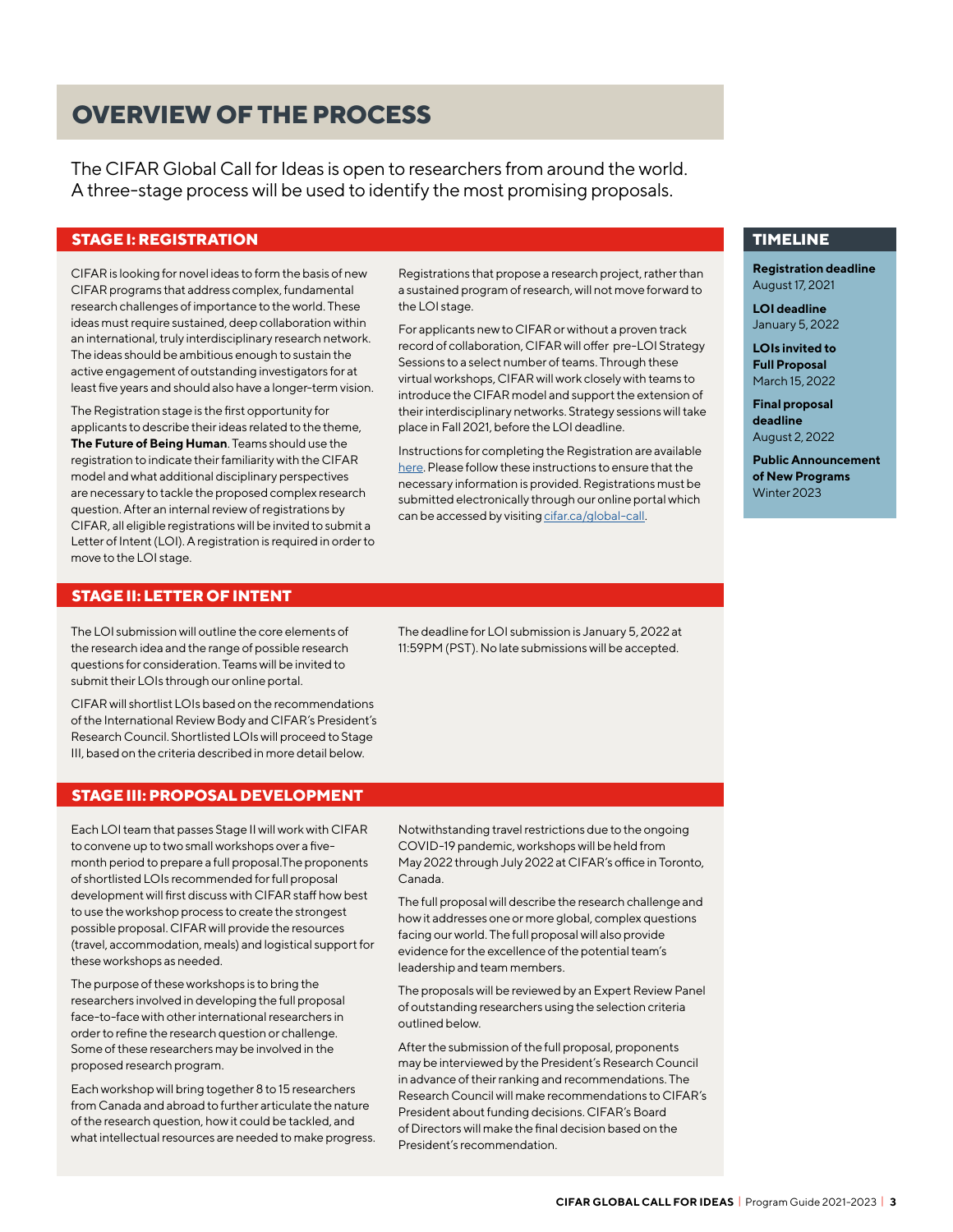### **CRITERIA FOR SELECTION**

The International Review Body and CIFAR's President's Research Council will use the following criteria to assess the submissions.

### **Research Significance**

CIFAR supports research that accelerates cuttingedge knowledge creation and has the potential to make important contributions to the world's understanding of complex issues. Proponents must clearly articulate the proposed research questions to be addressed through sustained, deep collaboration within an international, truly interdisciplinary research network. Applicants must describe the current state of knowledge of the proposed topic areas that they wish to advance, including any necessary conceptual frameworks and/or methodologies. There should be a clear articulation of how this proposed research program will add value to current research being undertaken globally, and more generally to our understanding of the world. Proposals should address how such an effort is distinct from existing international research networks that are exploring similar questions, and why this is the right time to pursue this research challenge. Proponents are required to explain how the research effort is interdisciplinary and how a commitment to global, interdisciplinary collaboration will produce unique and important progress.

#### **Knowledge Mobilization:**

A key component of a CIFAR research program is a program-driven Knowledge Mobilization plan that creates pathways to societal impact. Knowledge Mobilization at CIFAR is not a oneway dissemination or translation of research output. It is a two-way exchange of ideas and co-creation of impact resulting from a research program. Applications should identify potential areas or issues their proposed program may

impact that can inform the development of the proposed program's Knowledge Mobilization plan, which will engage nonacademic stakeholders from industry, the public sector, or civil society.

### **Excellence of Research Team:**

CIFAR's model for supporting interdisciplinary research involves engaging outstanding groups of scholars committed to deep collaboration over a sustained period. CIFAR is not primarily a funder of research; rather we create global communities of exceptional scientists and scholars dedicated to open, long-term discussions. Potential program members should be researchers who are recognized to be among the best in their fields globally. Anticipated members of the program should be identified in the proposal: up to eight members in the LOI and up to 15 members in the full proposal, inclusive of the potential Program Co-Directors. Applicants should demonstrate the scholarly excellence of proposed program members and make clear how the proposed program members reflect the necessary interdisciplinarity required to address the research questions or challenges. Proposals should include a plan to promote diversity of membership within the proposed program. A successful proposal must have at least one core team member based at a Canadian institution.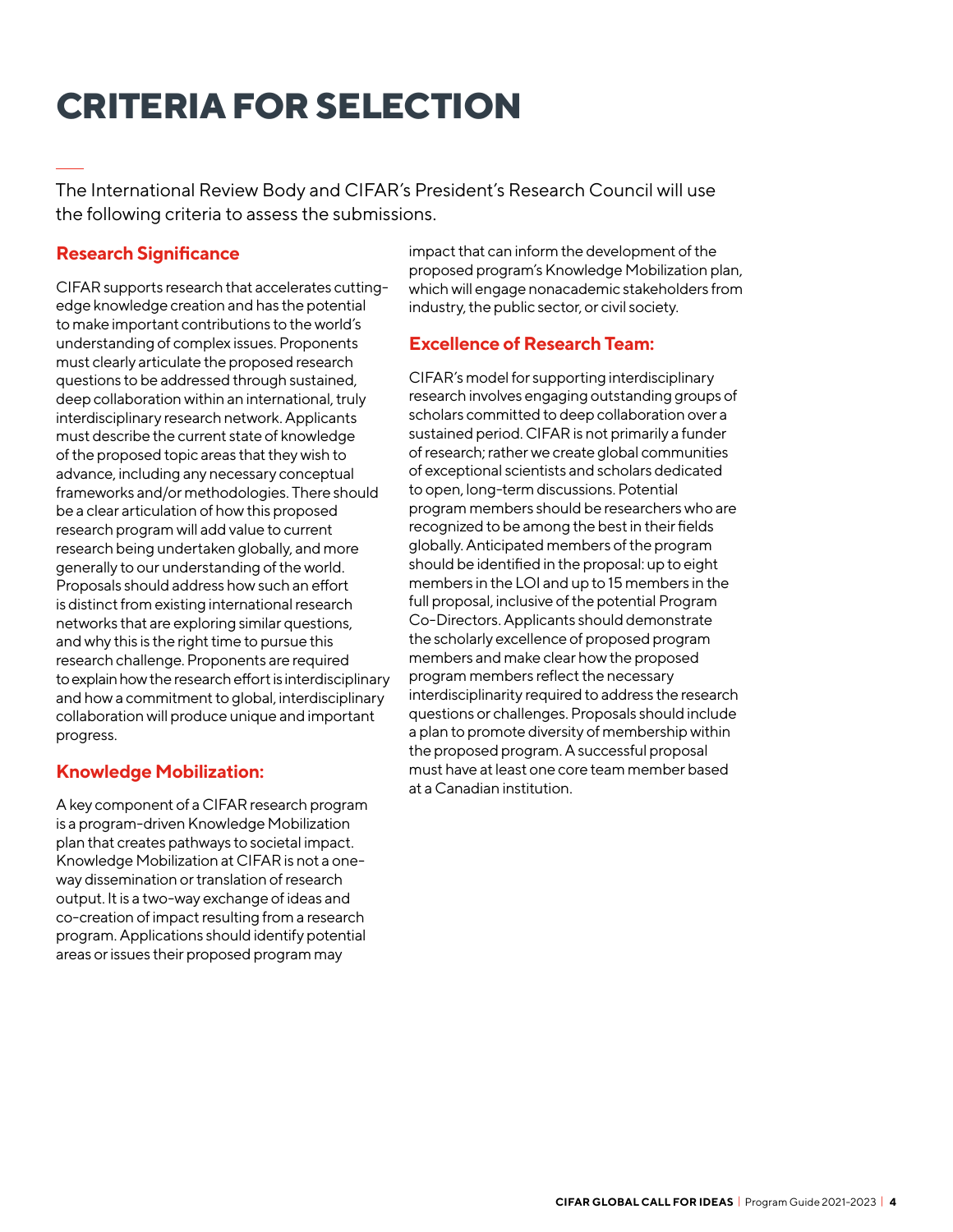### **Potential Leadership:**

CIFAR's experience is that leadership plays a crucial role in the success of a given program. In addition to the research team members, in the LOI applicants are expected to describe the potential leadership of the proposed program. The two potential leaders should be selected not only for their research excellence, but also for their openness to disruptive thinking and deep collaboration across disciplines and national borders, and their commitment to impact. Proponents that develop a full proposal will finalize the proposed co-leadership of the program in consultation with CIFAR.

### **Equity, Diversity & Inclusion:**

Efforts to improve equity, diversity and inclusion (EDI) help research communities attract and retain the best possible pool of researchers, enable scholars to reach their full potential, and support research outcomes that are strong and more globally relevant. Applicants should indicate how EDI principles are and will be further considered in their team composition and research design.

### **Alignment with CIFAR's mission and vision:**

Applicants should make the case why a CIFAR effort, based around a global, deep collaboration, would produce unique and important progress towards advancing the current state of research related to the proposed research challenge. Proponents should clearly articulate how CIFAR support will add value to the pursuit of the identified research challenge or questions, including how CIFAR's model of supporting international engagement and knowledge mobilization over a sustained period will contribute toward transformative knowledge creation and impact.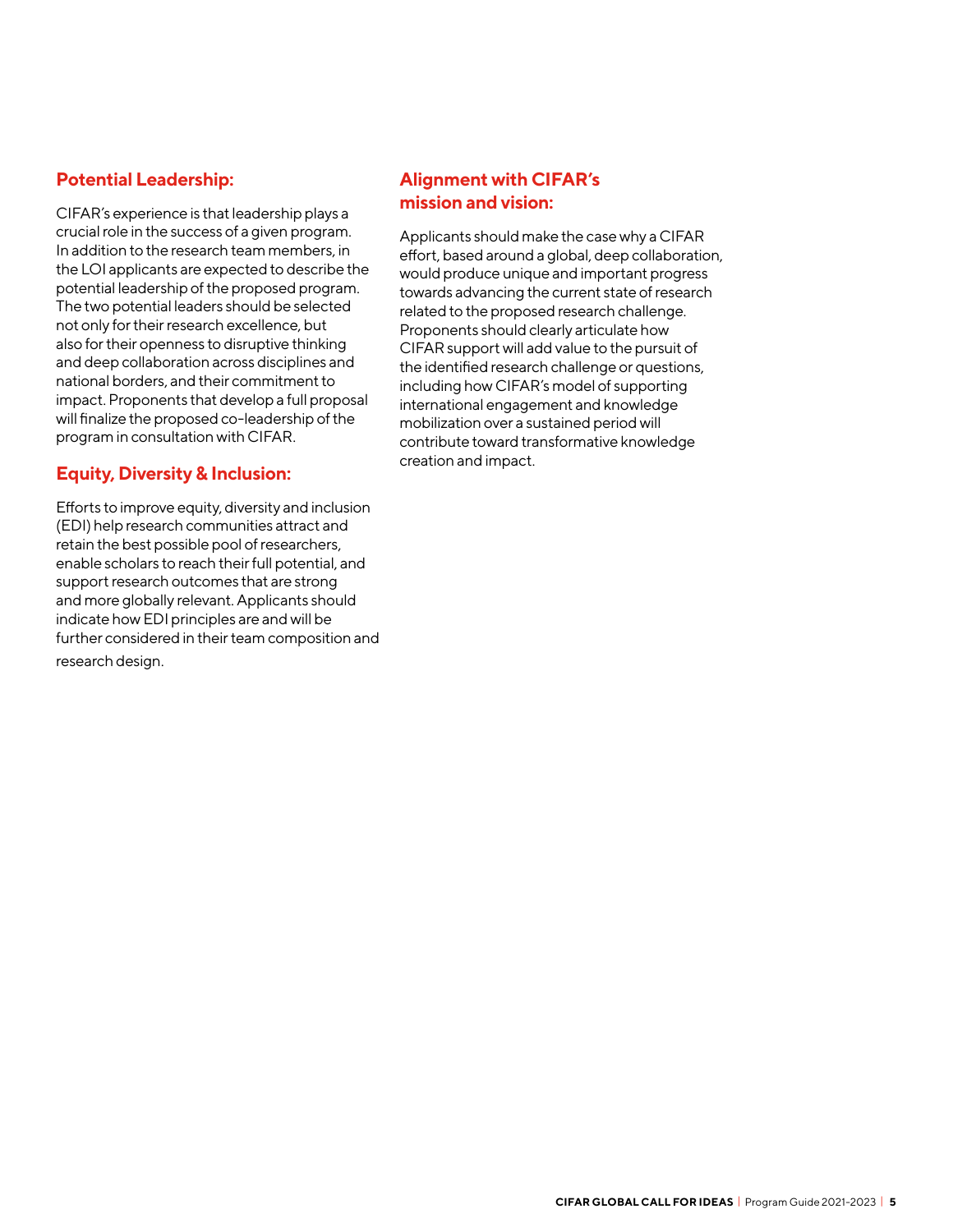## **ASSESSMENT PROCESS**

CIFAR anticipates LOIs on a broad range of topics, consistent with our mandate to advance knowledge across the full spectrum of research.

CIFAR's International Review Body will consist of the highest caliber researchers from every discipline around the world. This body will provide feedback on each LOI and identify the most promising submissions. CIFAR's President's Research Council will make recommendations on which LOIs should proceed to the workshop stage to be developed into full proposals.

Full proposals will be reviewed by expert panels of international researchers as well as CIFAR's Research Council. The Research Council will make recommendations to the President about funding decisions. CIFAR's Board of Directors will make the final decision based on the recommendation of the President.

### **FURTHER INFORMATION**

Individuals interested in submitting a Registration are strongly encouraged to visit CIFAR's website to look at the nature, breadth, and scope of our existing research programs.

A **Frequently Asked Questions page** has been developed to address questions that we anticipate. We encourage potential applicants to review these first, and to contact globalcall@cifar.ca with any questions not addressed in the FAQ.

**Instructions for submitting a Registration are available here.**

**Information about the Global Call for Ideas is available online.**